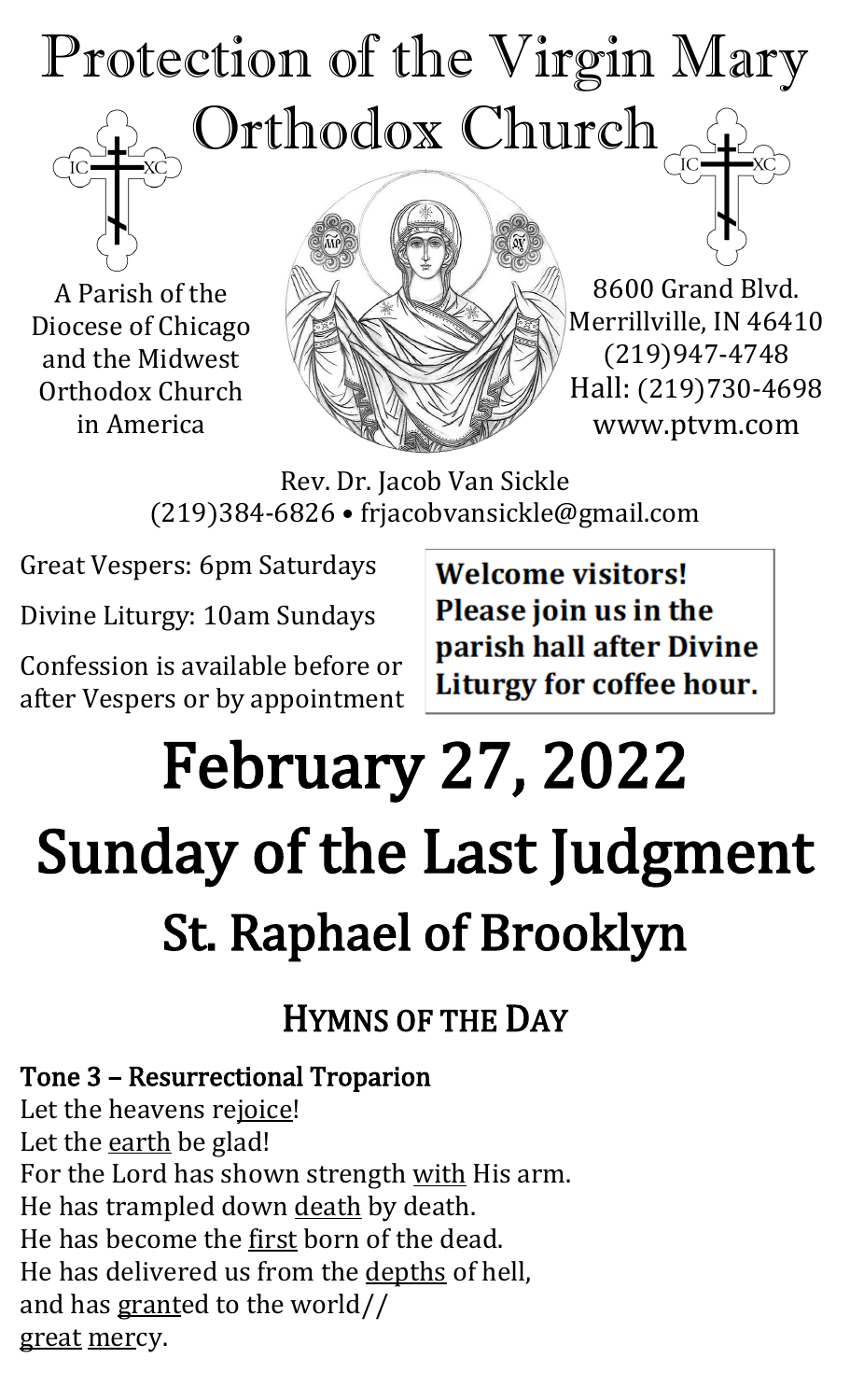#### Tone 4 – Patronal Troparion

Today the faithful celebrate the feast with joy, illumined by your coming, O Mother of God. Beholding your pure image we fervently cry to you: Encompass us beneath the precious veil of your protection. Deliver us from every form of evil by entreating Christ, your Son and our God// that He may save our souls.

#### Tone 1 – Troparion for St. Raphael

Your proclamation has gone out through North America, calling the scattered sheep into the  $unity$  of the Church. Hearing your voice, they respond to your teaching, and through your writings you instructed them in piety. Now guided by your example, O Father Raphael, we sing hymns of praise to Christ our God: "Glory to Him Who gave you strength! Glory to Him Who granted you a  $\gamma$  crown!// Glory to Him Who, through you, grants healing to all!"

#### Tone 8 – Kontakion of St. Raphael

You were a guardian and a defender of the Church's teaching, you protected your flock from false doctrines and confirmed them in

the true faith!

O holy Father Raphael, son of Syria and glory of North America,// always intercede before the Lord that our souls may be saved!

#### Tone 1 – Kontakion for the Last Judgment

When You, O God, shall come to earth with glory, all things shall tremble, and the river of fire shall flow before Your judgment seat; the books shall be opened, and the hidden things disclosed; then deliver me from the unquenchable fire,// and make me worthy to stand at Your right hand, O Righteous Judge!

#### Tone 3 – Patronal Kontakion

Today the Virgin stands in the midst of the Church, And with choirs of saints she invisibly prays to God for us. Angels and bishops worship. Apostles and prophets rejoice together,// Since for our sake she prays to the eternal God.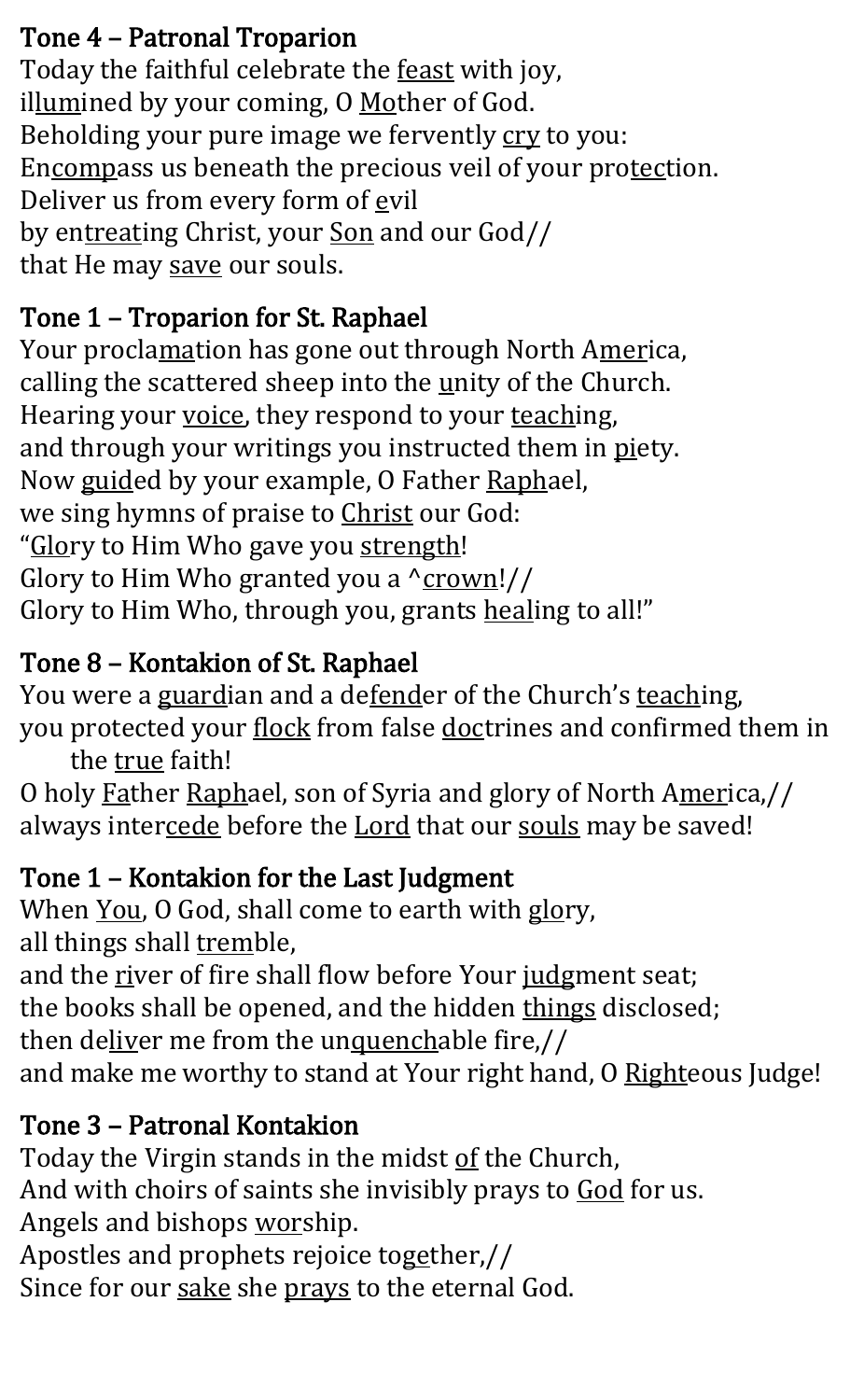#### SCRIPTURE READINGS

#### Tone 3 – Prokeimenon of the Last Judgment (Psalm 146)

Great is our Lord, and abundant in power, His understanding is beyond measure!

#### Tone 1 – Prokeimenon for St. Raphael (Psalm 48)

My mouth shall speak wisdom; the meditation of my heart shall be understanding!

#### Epistle: 1 Corinthians 8.8 – 9.2 (Sunday)

Brethren: Food does not commend us to God; for neither if we eat are we the better, nor if we do not eat are we the worse. But beware lest somehow this liberty of yours become a stumbling block to those who are weak. For if anyone sees you who have knowledge eating in an idol's temple, will not the conscience of him who is weak be emboldened to eat those things offered to idols? And because of your knowledge shall the weak brother perish, for whom Christ died? But when you thus sin against the brethren, and wound their weak conscience, you sin against Christ. Therefore, if food makes my brother stumble, I will never again eat meat, lest I make my brother stumble. Am I not an apostle? Am I not free? Have I not seen Jesus Christ our Lord? Are you not my work in the Lord. If I am not an apostle to others, yet doubtless I am to you. For you are the seal of my apostleship in the Lord.

#### Hebrews 13.17-21 (St. Raphael)

Brethren: Obey those who rule over you, and be submissive, for they watch out for your souls, as those who must give account. Let them do so with joy and not with grief, for that would be unprofitable for you. Pray for us; for we are confident that we have a good conscience, in all things desiring to live honorably. But I especially urge you to do this, that I may be restored to you the sooner. Now may the God of peace who brought up our Lord Jesus from the dead, that great Shepherd of the sheep, through the blood of the everlasting covenant, make you complete in every good work to do His will, working in you what is well pleasing in His sight, through Jesus Christ, to whom be glory forever and ever. Amen.

#### Gospel: Matthew 25.31-46 (Sunday)

The Lord said to His disciples: "When the Son of Man comes in His glory, and all the holy angels with Him, then He will sit on the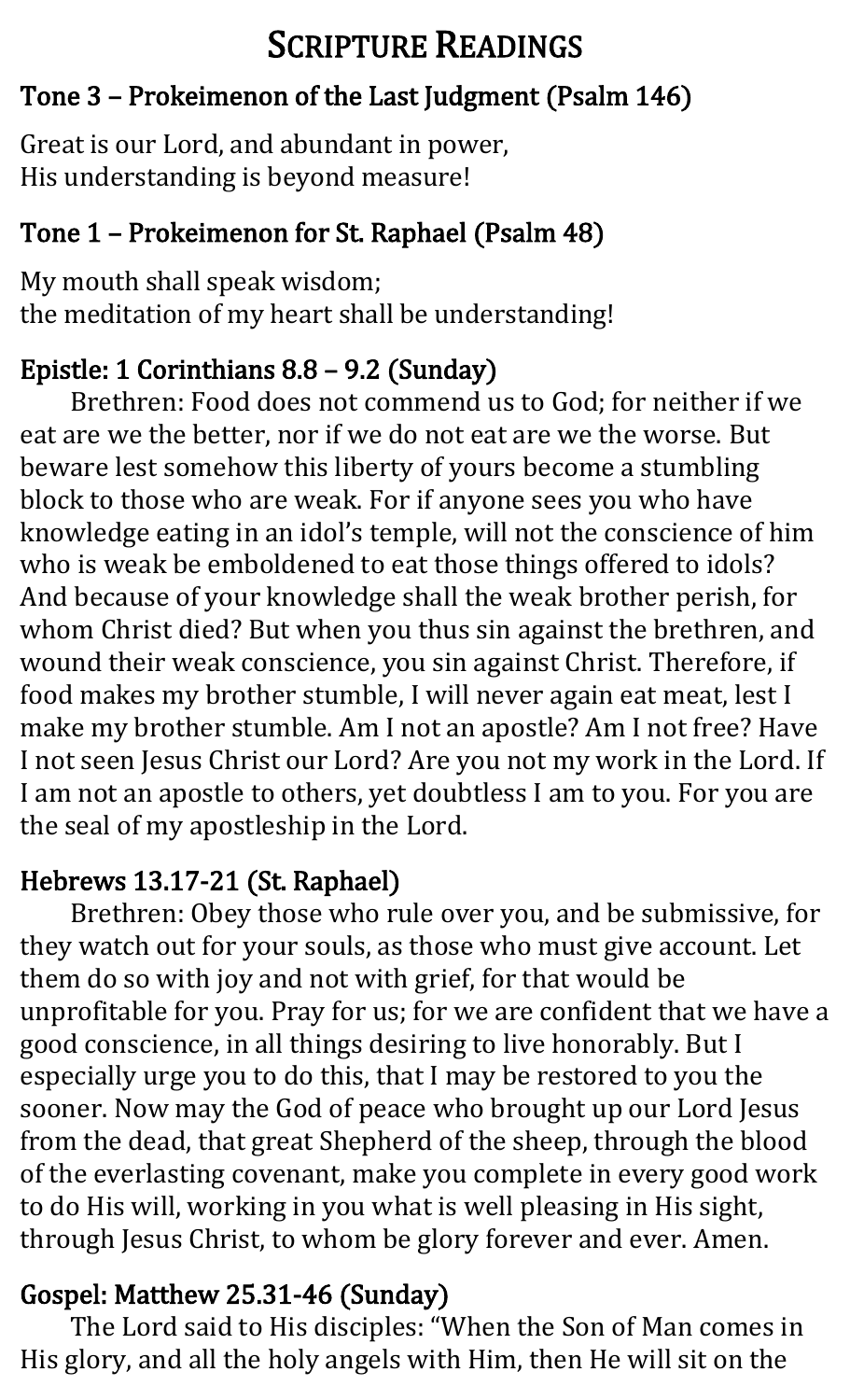throne of His glory. All the nations will be gathered before Him, and He will separate them one from another, as a shepherd divides his sheep from the goats. And He will set the sheep on His right hand, but the goats on the left.

Then the King will say to those on His right hand, 'Come, you blessed of My Father, inherit the kingdom prepared for you from the foundation of the world: for I was hungry and you gave Me food; I was thirsty and you gave Me drink; I was a stranger and you took Me in; I was naked and you clothed Me; I was sick and you visited Me; I was in prison and you came to Me.'

Then the righteous will answer Him, saying, 'Lord, when did we see You hungry and feed You, or thirsty and give You drink? When did we see You a stranger and take You in, or naked and clothe You? Or when did we see You sick, or in prison, and come to You?'

And the King will answer and say to them, 'Assuredly, I say to you, inasmuch as you did it to one of the least of these My brethren, you did it to Me.'

Then He will also say to those on the left hand, 'Depart from Me, you cursed, into the everlasting fire prepared for the devil and his angels: for I was hungry and you gave Me no food; I was thirsty and you gave Me no drink; I was a stranger and you did not take Me in, naked and you did not clothe Me, sick and in prison and you did not visit Me.'

Then they also will answer Him, saying, 'Lord, when did we see You hungry or thirsty or a stranger or naked or sick or in prison, and did not minister to You?'

Then He will answer them, saying, 'Assuredly, I say to you, inasmuch as you did not do it to one of the least of these, you did not do it to Me.' And these will go away into everlasting punishment, but the righteous into eternal life."

#### John 10.9-16 (St. Raphael)

The Lord said to the Jews who came to Him: "I am the door. If anyone enters by Me, he will be saved, and will go in and out and find pasture. The thief does not come except to steal, and to kill, and to destroy. I have come that they may have life, and that they may have it more abundantly. I am the good shepherd. The good shepherd gives His life for the sheep. But a hireling, he who is not the shepherd, one who does not own the sheep, sees the wolf coming and leaves the sheep and flees; and the wolf catches the sheep and scatters them. The hireling flees because he is a hireling and does not care about the sheep.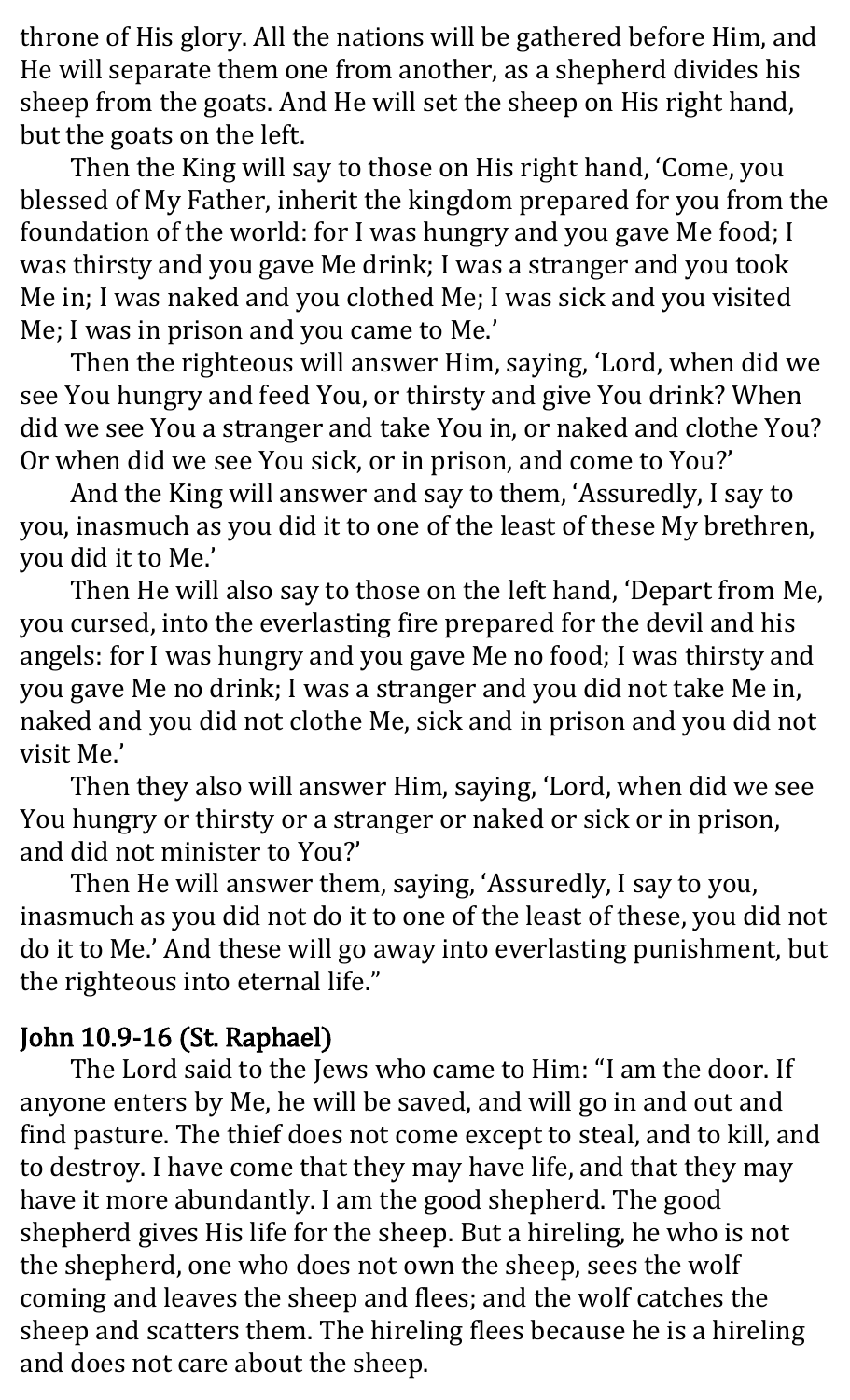"I am the good shepherd; and I know My sheep, and am known by My own. As the Father knows Me, even so I know the Father; and I lay down My life for the sheep. And other sheep I have which are not of this fold; them also I must bring, and they will hear My voice; and there will be one flock and one shepherd.["](https://www.oca.org/readings/daily/2022/02/26)

#### WE REMEMBER IN PRAYER

| New Dep. William Koveck | Julia Rubel                            |
|-------------------------|----------------------------------------|
| Helen Homyk             | <b>Ev.Mem.</b> Stefan Makarevich ('78) |
| Milica Djankovich       | Felix Wakulczik ('62)                  |
| Joseph Exl              | Alexander Petruchik ('40)              |
| Barbara Krieg           | Theodore Saliwonchik ('13)             |

| Health & Salv.   | Christopher | Ryan          |
|------------------|-------------|---------------|
| Archpr. Peter    | Nina        | <b>Nathan</b> |
| Archpr. Theodore | Renee       | Kara          |
| Mat. Margaret    | Carissa     | Christine     |
| Mat. Anne        | Cynthia     | $\lceil$ on   |
| Pr. Christopher  | John        | Zoey          |
| Mat. Jennifer    | Olga        | Dominic       |
| Andrew           | Janie       | Declan        |
| Gideon           | Michael     | Hudson        |
| Kevin            | David       | Ayden         |
| Jon              | Sharon      | Hyland        |
| Tanya            | Mark        | Jason         |
| Jovan            | Jerry       | Ted           |
| Julia            | Michael     | James         |
| Tom              | Anthony     | Pamela        |
| Tina             | Daryl       | Alexander     |
| Jennifer         | Diane       | Ronald        |
| Stacy            | Carla       | Theodore      |
| Jeramie          | Susan       | Robert        |
| Olivia           | Timothy     | Craig         |
| Parker           | William     | Chuck         |
| Christine        | Paul        | Scott         |
| Larry            | Joseph      | Mark          |
| Rollie           | Linda       | Christine     |
| Joseph           | Claudia     | Dale          |
| <b>Nadia</b>     | Elizabeth   | Pauline       |
| <b>Brendan</b>   | Carol       | Mary          |
| Tanya            | Snezana     | Janice        |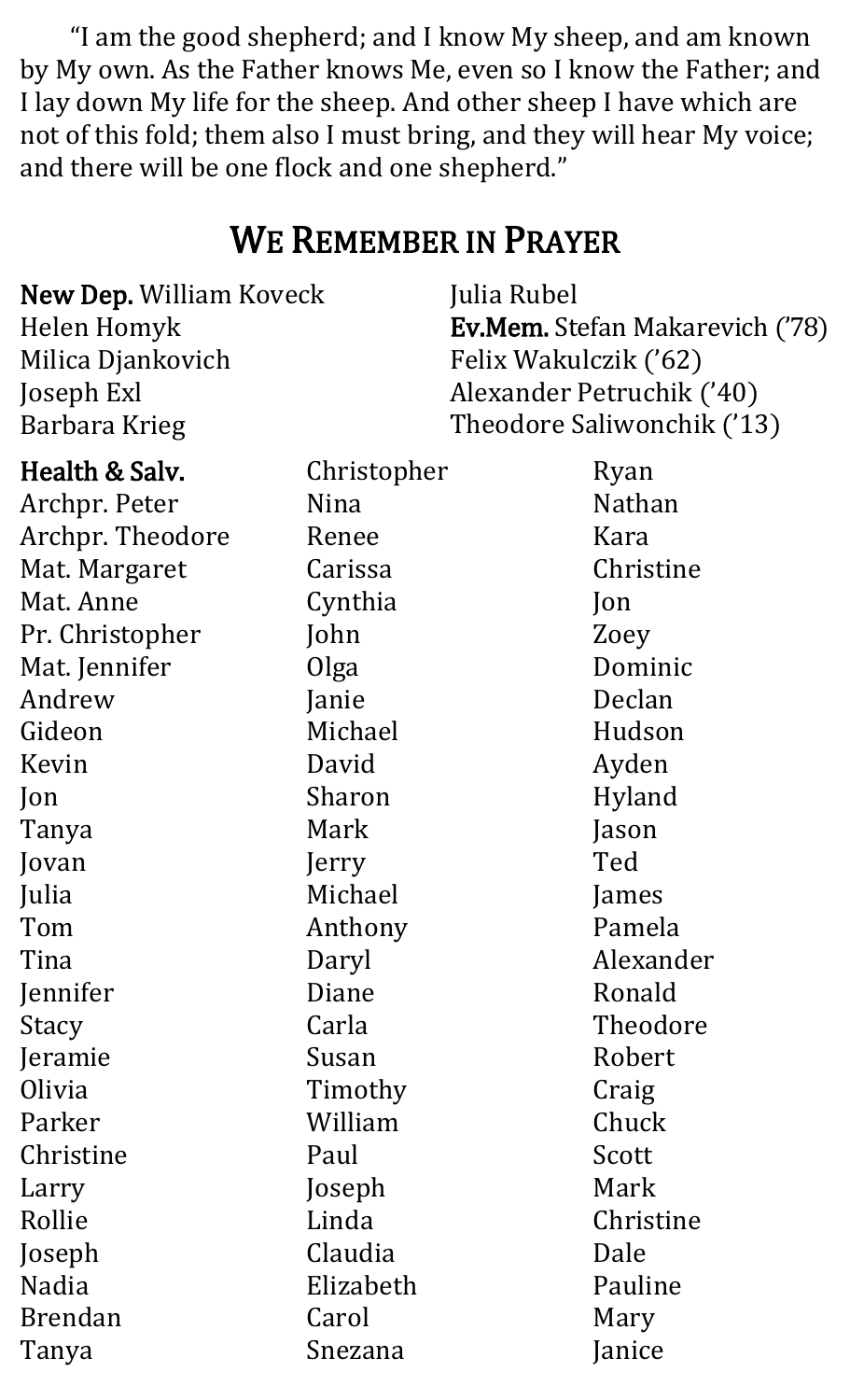| Ken        | William    | Rebecca        |
|------------|------------|----------------|
| Debbie     | Jamie      | Robert         |
| Jacqueline | Karen      | April          |
| Cindy      | Dale       | Margaret       |
| Daniel     | Jack       | Kiersten       |
| Laura      | Joyce      | Michelle       |
| Dorothy    | Anna       | Erika          |
| Vasiliy    | Sandra     | Luke           |
| William    | Linda      | $\overline{)$  |
| Wanda      | Stephen    | Stephanie      |
| Cindy      | Megan      | Mary Ann       |
| Mary       | <i>lim</i> | Robb           |
| Linda      | Camille    | <b>Desiree</b> |
| Ivanka     | John       | Hanna          |
| Susan      | Martha     | Jaroslava      |
| Denise     | Mark       | Andrew         |
| Valerie    | Michelle   | Andrew         |
| Jeffrey    | Irene      | Vadim          |
| Aaron      | Robert     | Hanna          |

\*If you know someone who needs prayer, please give their name to Fr Jacob

#### Petitions at the Augmented Litany:

We pray, O Lord our God, for all those who suffer from acts of war, especially for the victims in Ukraine. We pray for Your peace and Your mercy in the midst of the great suffering of Your people. Vouchsafe to accept the prayers of the Church, so that by Your goodness, peace may return to all peoples; O Lord, hear us and have mercy.

We also pray You, O Lord our God, to remember and have mercy on our Orthodox brothers and sisters in Russia and Ukraine, who are involved in violent conflict. Remove from their midst all hostility, confusion and hatred. Lead everyone along the path of reconciliation and peace, we pray You, hear us and have mercy.

#### ANNOUNCEMENTS

Today is Meatfare Sunday, the last day for eating meat before Great Lent. Tomorrow begins Cheesefare week, and then the strict fast begins on Monday, March 7.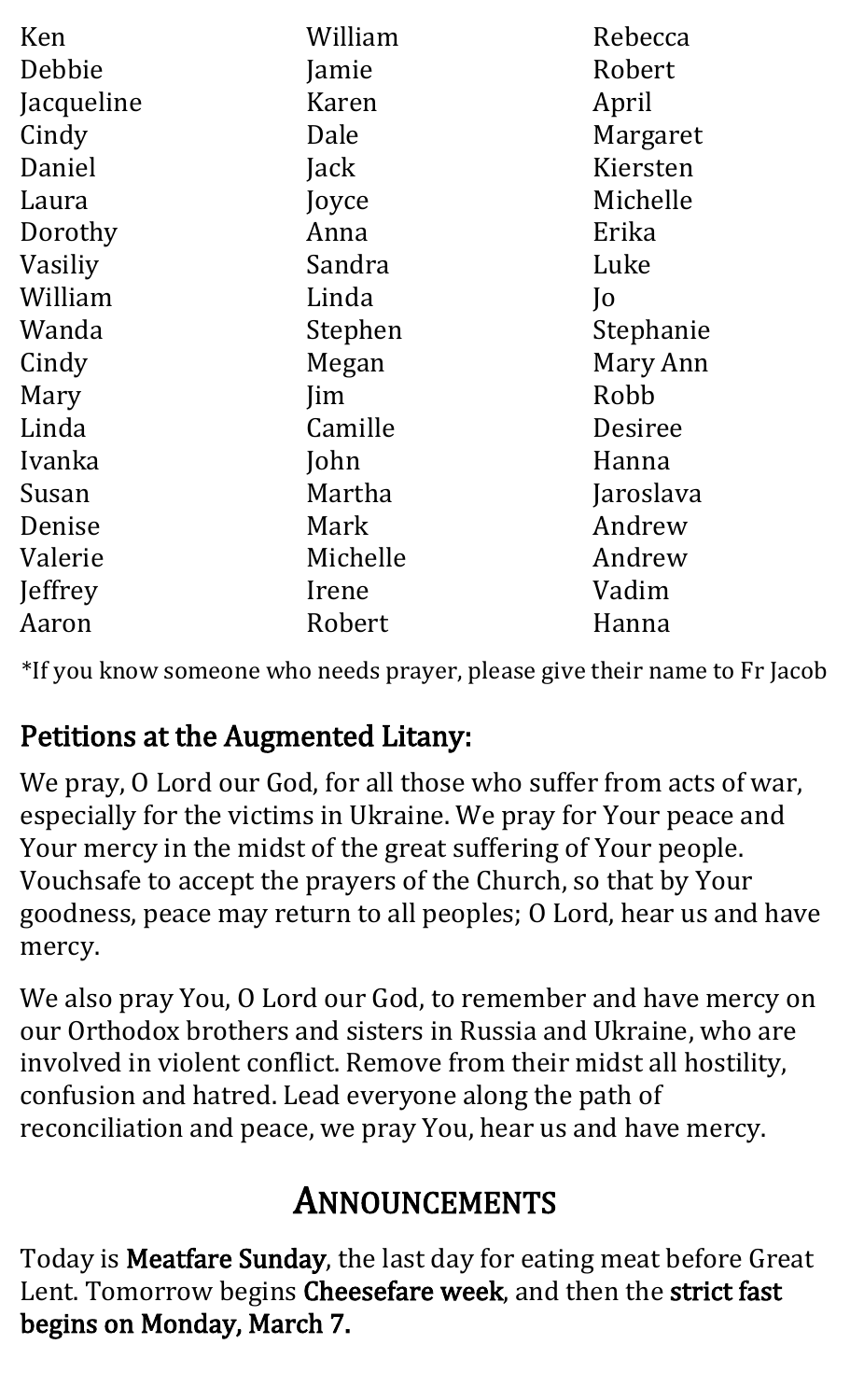The Church School has organized an outing to Stardust Bowl in Merrillville this afternoon at 3pm. All are welcome to come along. Kids will bowl free.

There is no Bible Study this week.

For coffee hour on Sunday March 13, the Church School teachers and families are spearheading a Lenten potluck and recipe swap. There will be several different Lenten dishes to sample, with copies of the recipe available to take home if you find something you like! Any are welcome to contribute a Lenten dish and bring their recipe to share. Copies can be made in the Church office.

#### Mark your calendars:

Mar 5: Feed the Flock at First Presbyterian in Merrillville @ 11am

Mar 6: Forgiveness Vespers following coffee hour

Mar 7: Clean Monday (beginning of Great Lent)

Mar 7-10: The Great Canon of St Andrew in four parts, 6p nightly

Mar 9: Presanctified Divine Liturgy @ 10am

Last week's gifts to the Lord: \$2,875

### Statements on War in Ukraine from His Beatitude, our Metropolitan Tikhon and His Eminence, our Archbishop Paul

Dearly beloved children in the Lord,

In light of the distressing developments in Ukraine affecting millions of innocent people in the region, I wholeheartedly urge you to pray for peace and the well-being of our brothers and sisters who are enduring this tragic moment.

I ask that the hostilities be ceased immediately and that President Putin put an end to the military operations. As Orthodox Christians, we condemn violence and aggression.

I offer my support and prayers to my brother and concelebrant, His Beatitude Metropolitan Onufriy, who has the most difficult task of leading his beloved flock in this time of pain and anxiety. I also assure my prayers to the other religious leaders serving in Ukraine